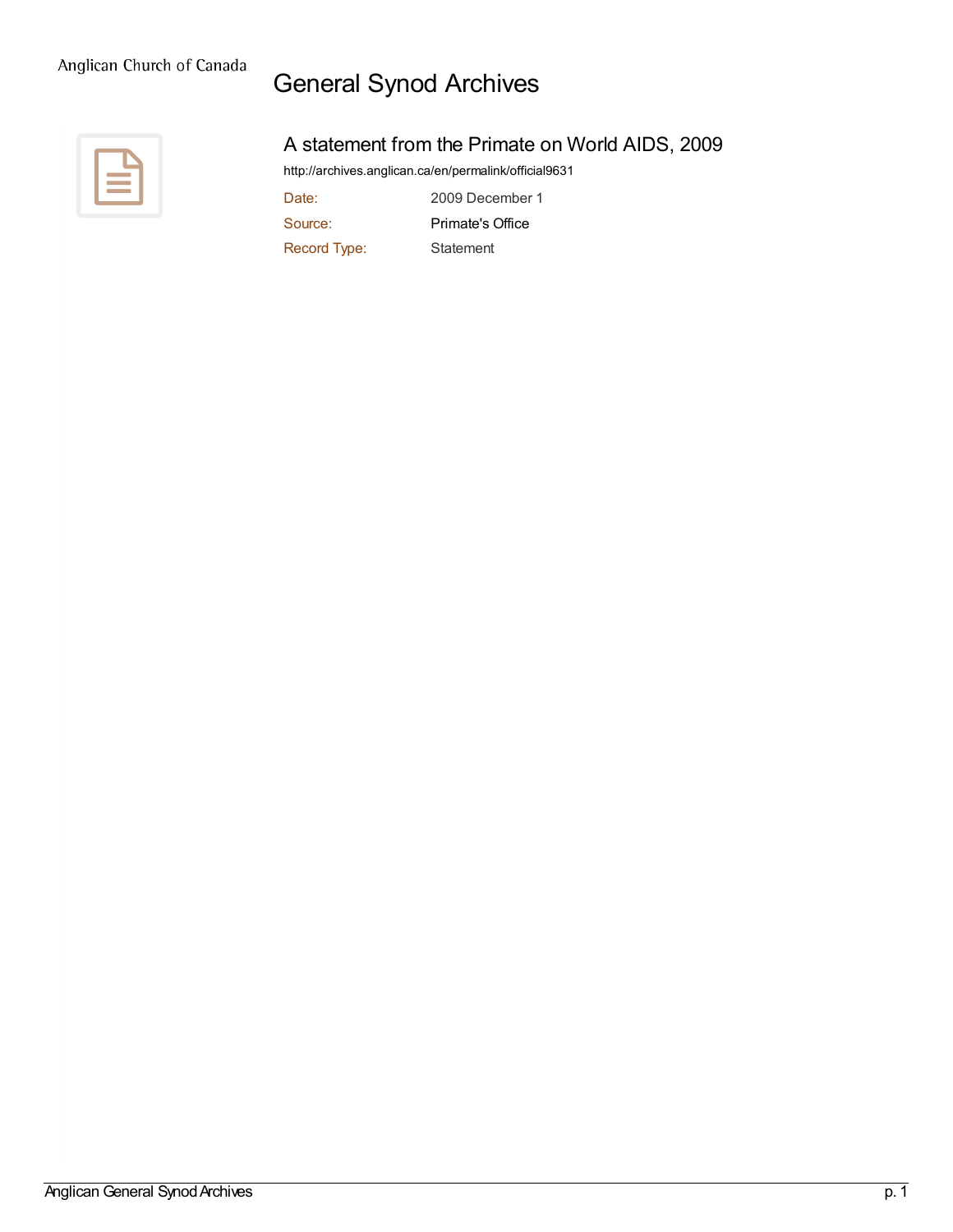Text: Archbishop Fred Hiltz, Anglican Church of Canada

December 01, 2009 - An interview with the Rev. Patricia Sawo, a church leader and mother living with HIV in Kenya inspired Archbishop of Canterbury Rowan Williams to entitle his World Aids Day Message A Space for Hope. Patricia says of her church "My congregation knows about my status and people in my church know that this is a place where, if they come with HIV, they can be loved." The Archbishop says "when the Church is doing its job, it is providing space for people to face themselves, to be themselves, and to cope with the future."

On my trip to Burundi in February, I saw numerous examples of that kind of space. Let me cite just two. In the heart of the city of Bujumbura there is an HIV/AIDS clinic. Above the main entrance of the administration building is a sign stating that the building was renovated though a gift of the Primate's World Relief and Development Fund (PWRDF) of the Anglican Church of Canada. That gift inspired other churches in the city to make contributions to expand the services of this clinic which serves teens and young adults who have been orphaned through AIDS. Most of them live on the street and their life is very rough. The clinic is a haven where they can learn about HIV/AIDS, get tested and if necessary receive treatment and counseling. As the Archbishop says, they can "face themselves, be themselves, and cope with the future."

Up in the hills, "in the bush" as Burundians say, in the village of Bitare, I and Cheryl Curtis (Executive Director of PWRDF) and Maureen Bailey (Youth Council, PWRDF) were invited to assist local people in laying the foundation stone for a new HIV/AIDS clinic. It was very humbling to kneel down and share in that work as hundreds of people looked on and sang and prayed for God's blessing on this project. The building is now complete and providing services to hundreds of people in Bitare and a number of surrounding villages. Individuals and families are feeling support and care. Lives are being changed and hope is rising like the glory of a new day.

This coming Sunday, the second in Advent, I ask that throughout the Church, prayers of special intent for those living with HIV/AIDS be included in the Prayers of the People. Pray for their caregivers and for their doctors and nurses and clergy. Pray especially for the work of the Mother's Union in Africa and their deep and steadfast commitment to helping those who are living with AIDS and those who have been widowed and orphaned through AIDS, and those who are caring for their grandchildren. Pray for those engaged in education about healthy sexuality and the prevention of AIDS. And as we pray for the eradication of the stigma associated with HIV/AIDS, pray also for that "space" the Church is called to provide where people can be welcomed and free to face themselves and be themselves without fear of rejection; where through loving care and support they can cope with their future. This calling is after the very example of Our Lord who reached out and "touched" (Mark 1: 40-41) the sick with love and mercy.

I encourage one and all to pray, to support the continuing work with HIV/AIDS, and to stand with all those who are pressuring world leaders, in the words of one of the Millennium Development Goals, "to combat HIV/AIDS, malaria, and other diseases." I issue this call in the name of him whose Advent sets us free, whose love brings healing and hope to all.